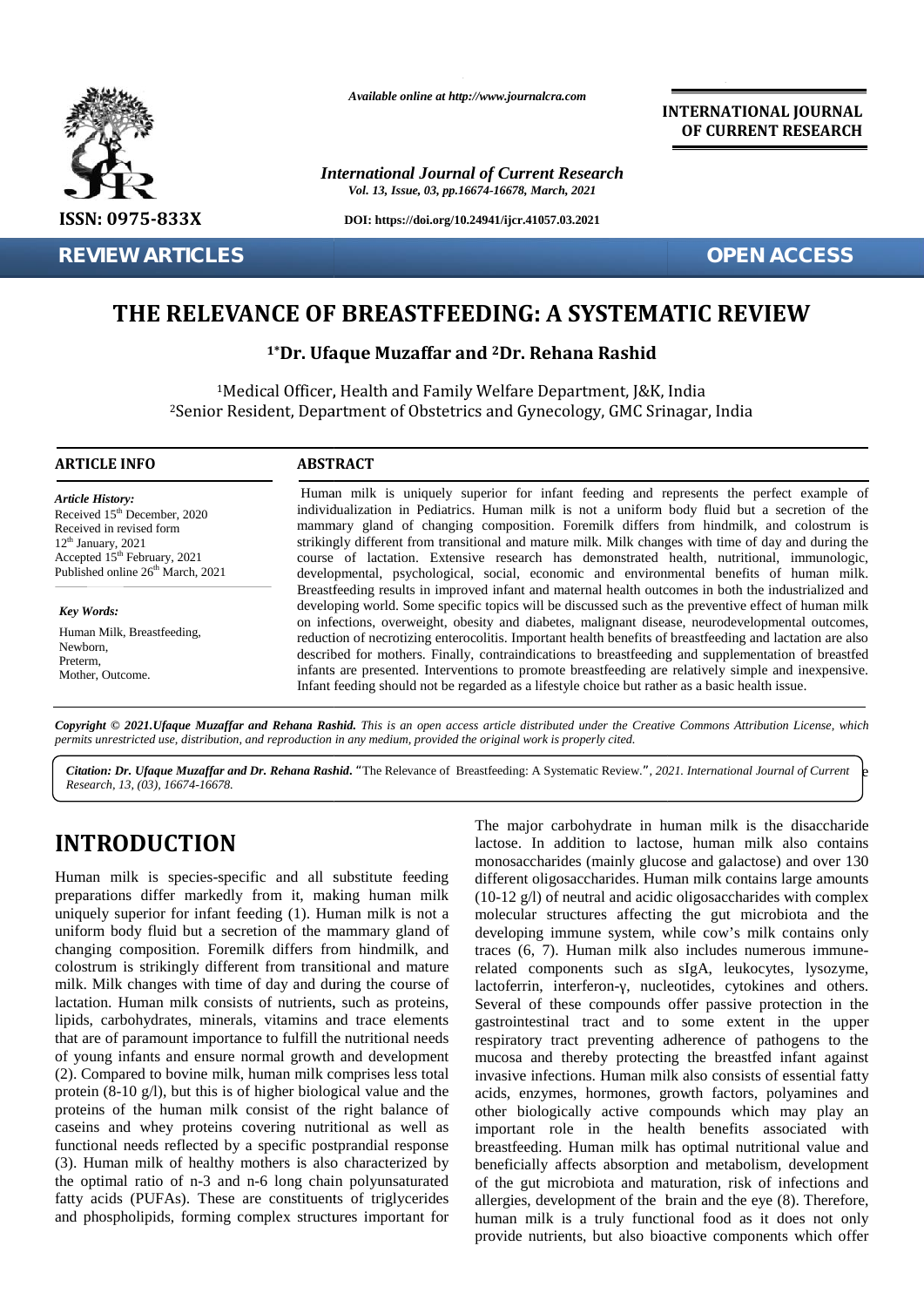both short-term and long-term benefits as regards to health and development (9). Extensive research using improved epidemiologic methods and modern laboratory techniques documents diverse and compelling advantages for infants, mothers, families and society from breastfeeding and use of human milk for infant feeding (10). These advantages include health, nutritional, immunologic, developmental, psychological, social, economic and environmental benefits.

**Infant outcomes:** The positive effects of breastfeeding on the infant and the mother have been noticed in both the developed and the developing countries. In fact, data indicate that breastfeeding can save lives in countries with poor conditions or hygiene. It has been estimated that 1.3 to 1.45 million deaths in 42 high-mortality countries could be prevented by increased levels of breastfeeding (11, 12). In a recent analysis of the health consequences of child undernutrition, it was estimated that suboptimal breastfeeding was responsible for 1.4 million child deaths and 44 million disability-adjusted life years, equivalent to 10% of the disability-adjusted lifeyears in children younger than 5 years (13). The improved health outcomes of breastfeeding in developed countries have been emphasized in studies that compare breastfeeding and infant formula. The most comprehensive publication on this subject that one can refer to is the report titled Breastfeeding and Maternal and Infant Health Outcomes in Developed Countries issued by the Evidence-based Practice Centers of the Agency for the Healthcare Research and Quality (AHRQ) of the US Department of Health Human Services (14, 15).

**Health benefits**: Prevention of infections The preventive effect on infections is by far the most important health benefit in relation to breastfeeding. Human milk feeding decreases the incidence and/or severity of a wide range of infectious diseases. The risk of hospitalization for lower respiratory tract infections in the first year is reduced 72% if infants breastfed exclusively for more than 4 months (14, 16). Infants who exclusively breastfed for 4 to 6 months had a fourfold increase in the risk of pneumonia compared with infants who exclusively breastfed for more than 6 months (17). The severity (duration of hospitalization and oxygen requirements) of respiratory syncytial virus bronchiolitis is reduced by 74% in infants who breastfeed exclusively for 4 months compared with infants who never or only partially breastfed (18). Any breastfeeding compared with exclusive commercial infant formula feeding will reduce the incidence of otitis media (OM) by 23% (14). Also, any breastfeeding is associated with a 64% reduction in the incidence of nonspecific gastrointestinal tract infections, and this effect lasts for 2 months after cessation of breastfeeding (14, 16). Last, human milk has been shown to be protective against necrotizing enterocolitis (NEC) by downregulating the damaging inflammatory reaction. A recent study comparing preterm infants fed human milk exclusively with those fed human milk supplemented with cow-milk formula showed a 77% decrease in NEC (19).

**Other health outcomes:** Some studies suggest decreased rates of sudden infant death syndrome (SIDS) in the first year of life. Meta-analyses with a clear definition of breastfeeding and adjusted for confounders and other known risks for SIDS note that breastfeeding is associated with a 36% reduced risk of SIDS (14, 20).

**Immune protection:** Regarding allergies, exclusive breastfeeding for 3 to 4 months can result in a lower incidence of asthma, atopic dermatitis and eczema (27% in a low risk population and up to 42% with positive family history) (14). Whatever this protective effect, women with a family history of allergy should breastfeed their infants like everyone else, and, in this targeted population, exclusive breastfeeding is recommended until the age of 6 months. There is a reduction of 52% in the risk of developing celiac disease in infants who were breastfed at the time of gluten exposure (22). In general, there is a connection between increased duration of breastfeeding and reduced risk of celiac disease when measured as the presence of celiac antibodies. Breastfeeding is associated with a 31% reduction in the risk of childhood inflammatory bowel disease. That is considered to be the result of an interaction between the immunoglobulating effect of human milk and the genetic susceptibility of the infant (23).

**Overweight obesity and diabetes:** Numerous studies have investigated whether or not breastfeeding can reduce the risk of obesity. It seems that with any breastfeeding there is a 15% to 30% reduction of obesity rates in adolescence and adulthood. Therefore, the first step of any national campaign aiming to combat obesity should be the support of breastfeeding (14, 26, 27). Some studies also suggest reduction in incidence of insulin – dependent (type 1) (up to  $30\%$  for infants who exclusively breastfed for 3 months) and non insulin dependent (type 2) diabetes mellitus (40%, possibly reflecting the long-term positive effect of breastfeeding on weight control and feeding self regulation) (14, 24, 25).

**Malignant disease:** Breast milk may have a role in the prevention of malignant disease by stimulating or modulating the immune response and promoting its development in early life (16). This protection of having been breastfed for 6 months or longer includes a 20% lower risk for acute lymphatic leukemia and a 15% lower risk for acute myeloid leukemia (28).

**Neurodevelopmental outcomes**: Available evidence suggests that breastfeeding may be associated with a small but measurable advantage in cognitive development that persists into adulthood. Although the effect size of cognitive benefits may not be of major importance for an individual, it could provide a significant advantage on a population basis (2).

**infants:** The evidence demonstrates that breastfeeding is associated with a reduced risk of NEC and sepsis. This indicates that human milk contributes to the development of the preterm infant's immature host defence. The benefits of feeding human milk to preterm infants are realized not only in the neonatal intensive care unit (NICU) but also in the fewer untreated brucellosis. Regarding mothers who have herpes simplex lesions on a breast, their infant may feed from the other breast. Mothers who develop varicella 5 days before through 2 days after delivery should be separated from their infants, but their expressed milk can be used for feeding. In 2009 the CDC recommended that mothers acutely infected with H1N1 influenza should temporarily be isolated from their infants until they are afebrile, but they can provide expressed milk for feeding. It is also not recommended that mothers who are infected with human immunodeficiency virus (HIV) breastfeed their infants (35). Finally, breasfeeding is not advised for mothers who are using drugs of abuse, who are receiving antimetabolites or chemotherapeutic agents or have had exposure to radioactive materials (for as long as there is radioactivity in the milk) (36).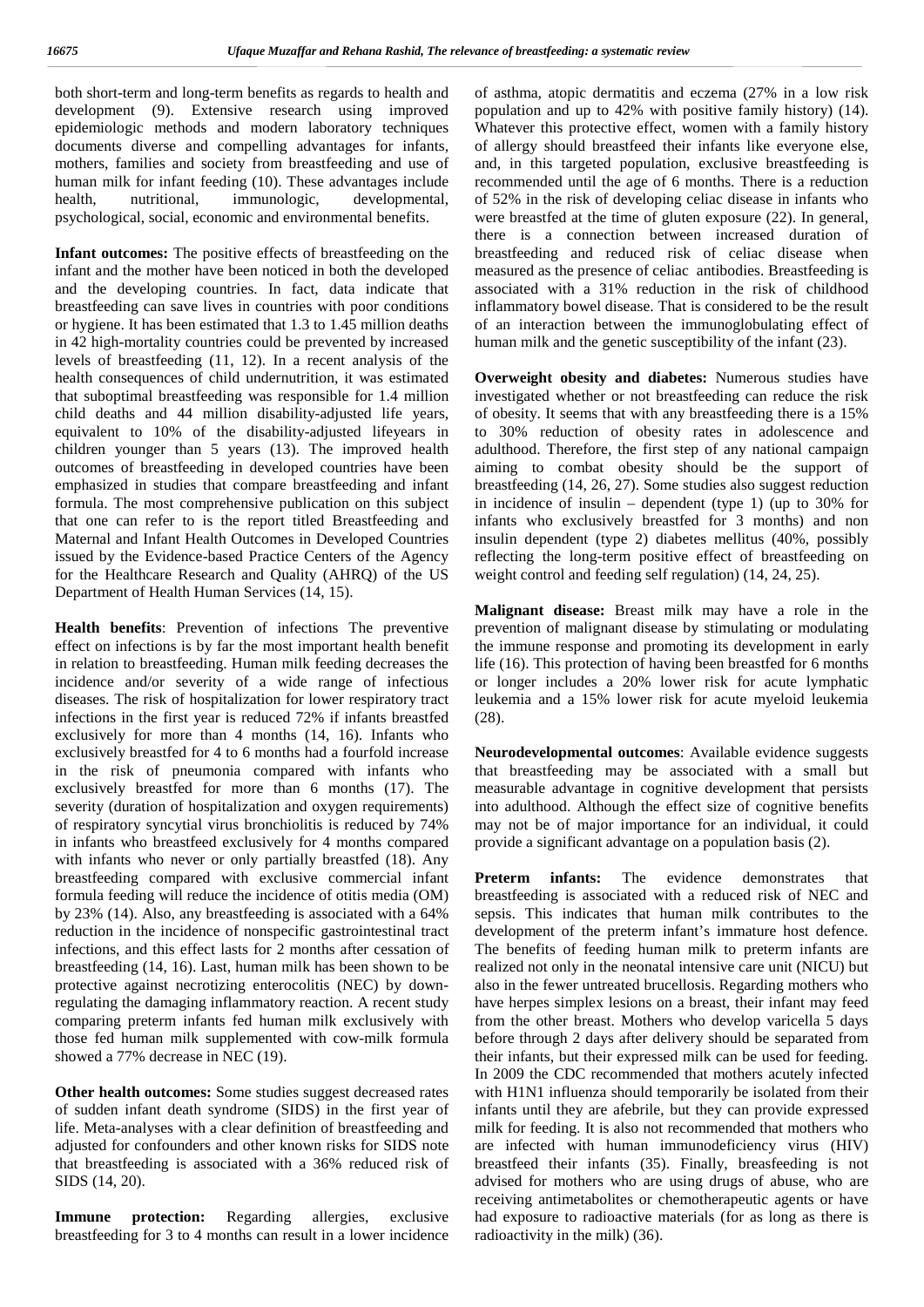Breastfeeding is not contraindicated for infants born to mothers who are hepatitis B surface antigen-positive, mothers who are infected with hepatitis C virus (persons with hepatitis C virus antibody or hepatits C virus-RNA-positive blood (36) and mothers who are seropositive carriers of cytomegalovirus (CMV) (not recent converters if the infant is term). There is a possibility, though, that CMV acquired from mother's milk may be associated with a late-onset sepsis-like syndrome in the extremely low birth weight (birth weight  $\langle 1.500 \text{ g} \rangle$ ) preterm infant. Although not associated with long-term abnormalities, such a syndrome may warrant antiviral therapy (37). Tobacco smoking by mothers is not a contraindication to breastfeeding, but healthcare professionals should advise all tobacco-using mothers to avoid smoking within the home (36). Breastfeeding mothers should avoid the use of alcoholic beverages, because alcohol is concentrated in breast milk and its use can inhibit milk production. An occasional celebratory single, small alcoholic drink is acceptable, but breastfeeding should be avoided for 2 hours after the drink (38). For the great majority of newborns with jaundice and hyperbilirubinemia, breastfeeding can and should be continued without interruption (39). Supplementation of breastfed infants Vitamin D deficiency/insufficiency and rickets has increased in all infants as a result of decreased sunlight exposure secondary to changes in lifestyle, dress habits and use of topical sunscreen preparations. It has been suggested that in order to ensure adequate concentrations of vitamin D, all breastfed infants should receive an oral supplement of vitamin D, 400 U per day, after leaving hospital (40).

Food sources of iron and zinc should be initiated at about 6 months of age. In addition, oral supplementation with iron drops before 6 months may be necessary. When it comes to premature infants, a multivitamin and oral iron supplements are recommended until they have a varied diet and both their growth and hematologic status are satisfactory. Current situation and the challenge Estimates on the prevalence of breastfeeding in Europe were reported in 2003 (41). The rate of any breastfeeding at 6 months was more than 50% in only 6 countries. As for the United States, although breastfeeding initiation rates have increased steadily since 1990, exclusive breastfeeding initiation rates have shown little or no increase over that same period of time. In general, the available data show that breastfeeding rates and practices fall short of those considered desirable by many professional organizations and scientific societies. Therefore, the real challenge is a major conceptual change in the organization of the hospital services for the mother and infant dyad and the implementation of a health policy supporting breastfeeding in order to increase the rate of initiation of breastfeeding as well as the duration of exclusive breastfeeding and partial breastfeeding. WHO and UNICEF have published the "Ten Steps to Successful Breastfeeding" which provide a template for developing a uniform hospital policy for support of breastfeeding (42). According to them, a written breastfeeding policy that is routinely communicated to all health care staff must exist. All health care staff must be trained in the skills necessary to implement this policy. All pregnant women should be informed about the benefits and management of breastfeeding, they should be helped to initiate breastfeeding within the first hour of birth and to maintain lactation even if they are separated from their infants. Also, newborn infants should not be given any food or drink other than breast milk, unless medically indicated. Rooming-in should be practiced to allow mothers and infants to remain together 24 h a day.

No artificial nipples or pacifiers to breastfeeding infants. Breastfeeding should be encouraged on demand and the establishment of breastfeeding support groups, to which mothers must be referred to on discharge from hospital, should be fostered. In 2009, the AAP adopted the Ten Steps program, which has been shown to enhance all aspects of successful breastfeeding such as rates, initiation, duration and exclusivity (42, 43). In the same direction, the Baby-Friendly Hospital Initiative is WHO/UNICEF program that awards Baby Friendly status to hospitals meeting standards of breastfeeding promotion and support outlined in the Ten Steps. The goal of this initiative is to make hospital-wide changes that institutionalize breastfeeding support and promotion. Pediatricians can play an instrumental role in the creation of an optimal breastfeeding environment. They ought to promote breastfeeding as the norm for infant feeding, become knowledgeable in the principles and management of lactation and breastfeeding, develop skills necessary for assessing the adequacy of breastfeeding and support training and education for medical students, residents and postgraduate physicians in breastfeeding and lactation. They should promote hospital policies that are compatible with the WHO/UNICEF "Ten Steps to Successful Breastfeeding", collaborate with the obstetric community to develop optimal breastfeeding support programs and coordinate with community-based health care professionals and certified breastfeeding counselors to ensure uniform and comprehensive breastfeeding support.

**Environmental contaminants**: Exposure to environmental chemicals has become a serious public health issue because of their possible toxic impact. Biomonitoring of breast milk, which is used as an indicator of environmental pollution, reveals residues of organohalogen compounds such as polychlorinated dibenzo-p-dioxins (PCDDs), polychlorinated dibenzofurans (PCDFs) and coplanar polychlorinated biphenyls (PCBs), of pesticides like DDT, of other contaminants such as mercury, lead and cadmium and of radioiodine 131 (44, 45). The existence of such chemicals in human milk is a shocking reality and human milk may be compromised by them. However, the detection of any environmental chemical in breast milk does not necessarily mean that there is a serious health risk for breastfed infants. No adverse effect has been clinically or epidemiologically demonstrated as being associated solely with consumption of human milk containing background levels of environmental chemicals (46). Furthermore, it has been shown that breastfeeding can offset the possible harmful effects of exposure to chemicals. In a study by Charnley and Kimbrough the researchers mention that: "Breastfed infants have higher exposures than formula-fed infants, but studies consistently find that breast-fed infants perform better on developmental neurologic tests than their formula-fed counterparts supporting the well-recognized benefits of breast feeding" (47). Also, the concern related to potential danger from intake of excessive mercury or other contaminants is counterbalanced by the neurobehavioral benefits of an adequate DHA intake from human milk and can be significantly reduced by avoiding the intake of large predatory fish. (eg. swordfish and mackerel) (48). In conclusion, health milk is an irreplaceable immunological resource and its health benefits still far outweigh the potential negative effects attributed to the presence of environmental contaminants. It is imperative, though, that the level of contaminants in the environment and the mother's diet should be reduced. The existence of chemical residues in human milk should not be a reason to limit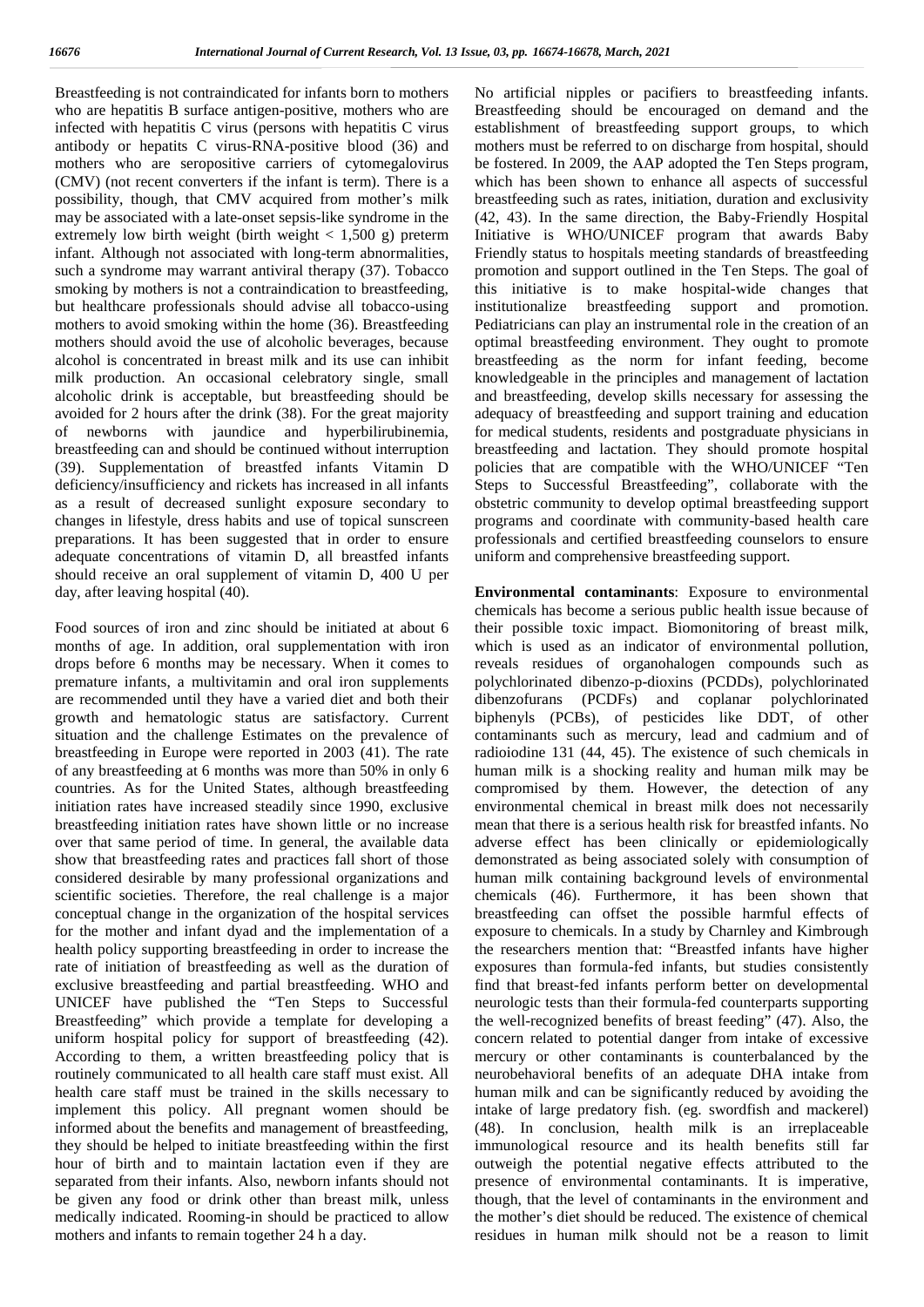breastfeeding, but the evidence base for strengthening legislation to phase out or reduce contaminants. Comparing biomonitoring results between countries with and without laws for decreased use of chemicals show great difference. In Europe, for example, the general down ward trend in the level of persistent organic pollutants already indicates a continuing decline in exposure as measures to reduce emissions have been implemented.

### **Conclusion**

Research and practice have shown that breastfeeding and human milk can offer significant nutritional and nonnutritional benefits to the infant and the mother and lay the foundations for optimal infant, child and adult health as well as child development. Therefore, the support of breastfeeding should be seriously viewed as a major public health issue. Interventions to reinforce breastfeeding are relatively simple and inexpensive. The enthusiastic support and involvement of pediatricians and system wide-support such as the Baby Friendly Hospital can be effective in promoting breastfeeding. Furthermore, strong legislation should be enacted to review and restrict the use of chemical substances found in breast milk, so that the confidence in this low tech life saver is not undermined in any way.

## **REFERENCES**

- 1. Hambraeus, Forsum E, Lönnerdal B. Nutritional aspects of breast milk and cow's milk formulas. In: Hambraeus L, Hanson L, MacFarlane H. Symposium on Food and Immunology. Stockholm: Almqvist and Wiksell,1975.
- 2. Agostoni C, Braegger C, Decsi T, Kolacek S, Koletzko B, Michaelsen KF, Mihatsch W, Moreno LA, Puntis J, Shamir R, Szajewska H, Turck D, van Goudoever J; ESPGHAN Committee on Nutrition. Breast feeding: A Commentary by the ESPGHAN Committee on Nutrition. J Pediatr Gastroenterol Nutr. 2009;49(1):112-25.
- 3. Moro G, Minoli I, Boehm G, Georgi G, Jelinek J, Sawatzki G. Postprandial plasma amino acids in preterm infants: influence of the protein source. Acta Paediatr. 1999;88(8):885-9.
- 4. Harzer G, Haug M, Dieterich I, Gentner PR. Changing patterns of human milk lipids in the course of the lactation and during the day. Am J Clin Nutr. 1983;37(4):612-21.
- 5. Szabó E, Boehm G, Beermann C, Weyermann M, Brenner H, Rothenbacher D, Decsi T. Fatty acid profile comparison in human milk sampled from the same mothers at the sixth week and the sixth month of lactation. J Pediatr Gastroenterol Nutr. 2010;50(3):316-20.
- 6. Stahl B, Thurl S, Zeng J, Karas M, Hillenkamp F, Steup M, Sawatzki G. Oligosaccharides from human milk as revealed by matrix-assisted laser desorption/ionization mass spectrometry. Anal Biochem. 1994;223(2):218-26.
- 7. Boehm G, Stahl B. Oligosaccharides In: Mattila-Sandholm T. Functional dairy products. Cambridge: Woodhead Publishers, 2003.
- 8. Stahl B. The Relevance of Human Milk Research today. In: 44th Annual Meeting of ESPGHAN, Italy 2011.
- 9. Lonnerdal B. Breast milk components effects of maternal diet, genetics and region. In: 44th Annual Meeting of ESPGHAN, Italy 2011.
- 10. Kramer MS, Chalmers B, Hodnett ED, Sevkovskaya Z, Dzikovich I, Shapiro S, Collet JP, Vanilovich I, Mezen I,

Ducruet T, Shishko G, Zubovich V, Mknuik D, Gluchanina E, Dombrovskiy V, Ustinovitch A, Kot T, Bogdanovich N, Ovchinikova L, Helsing E; PROBIT Study Group (Promotion of Breastfeeding Intervention Trial). Promotion of Breastfeeding Intervention Trial (PROBIT): a randomized trial in the Republic of Belarus. JAMA. 2001;285(4):413-20.

- 11. Jones G, Steketee RW, Black RE, Bhutta ZA, Morris SS; Bellagio Child Survival Study Group. How many child deaths can we prevent this year? Lancet. 2003;362(9377):65-71.
- 12. Lauer JA, Betrán AP, Barros AJ, de Onís M. Deaths and years of life lost due to suboptimal breast-feeding among children in the developing world: a global ecological risk assessment. Public Health Nutr. 2006;9(6):673-85
- 13. Black RE, Allen LH, Bhutta ZA, Caulfield LE, de Onis M, Ezzati M, Mathers C, Rivera J; Maternal and Child Undernutrition Study Group. Maternal and child undernutrition: global and regional exposures and health consequences. Lancet. 2008;371(9608): 243-60.
- 14. Ip S, Chung M, Raman G, Chew P, Magula N, DeVine D, Trikalinos T, Lau J. Breastfeeding and maternal and infant health outcomes in developing countries. Evid Rep Technol Assess (Full Rep). 2007;(153):1-186.
- 15. American Academy of Pediatrics, Section on Breastfeeding. Breastfeeding and the use of human milk. Pediatrics. 2012;129(3):e827-41.
- 16. Ip S, Chung M, Raman G, Trikalinos TA, Lau J. A summary of the Agency for Healthcare Research and Quality's evidence report on breastfeeding in developed countries. Breastfeed Med. 2009;4(Suppl 1):S17-30.
- 17. Chantry CJ, Howard CR, Auinger P. Full breastfeeding duration and associated decrease in respiratory tract infection in US children. Pediatrics. 2006;117(2):425-32.
- 18. Quigley MA, Kelly YJ, Sacker A. Breastfeeding and hospitalization for diarrheal and respiratory infection in the United Kingdom Millenium Cohort Study. Pediatrics. 2007;119(4):e837-42.
- 19. Sullivan S, Schanler RJ, Kim JH, Patel AL, Trawöger R, KiechlKohlendorfer U, Chan GM, Blanco CL, Abrams S, Cotten CM, Laroia N, Ehrenkranz RA, Dudell G, Cristofalo EA, Meier P, Lee ML, Rechtman DJ, Lucas A. An exclusively human milk-based diet is associated with a lower rate of necrotizing enterocolitis than a diet of human milk and bovine milk-based products. J Pediatr. 2010;156(4):562-7.e1.
- 20. Alm B, Wennergren G, Norvenius SG, Skjaerven R, Lagercrantz H, Helweg-Larsen K, Irgens LM. Breast feeding and the sudden infant death syndrome in Scandinavia, 1992-95. Arch Dis Child. 2002;86(6):400-2.
- 21. Greer FR, Sicherer SH, Burks AW; American Academy of Pediatrics Committee on Nutrition; American Academy of Pediatrics Section on Allergy and Immunology. Effects of early nutritional interventions on the development of atopic disease in infants and children: the role of maternal dietary restriction, breastfeeding, timing of introduction of complementary foods, and hydrolyzed formulas. Pediatrics. 2008;121(1):183-91.
- 22. Akobeng AK, Ramanan AV, Buchan I, Heller RF. Effect of breast feeding on risk of coeliac disease: a systematic review and metaanalysis of observational studies. Arch Dis Child. 2006;91(1):39-43.
- 23. Barclay AR, Russell RK, Wilson ML, Gilmour WH, Satsangi J, Wilson DC. Systematic review: the role of